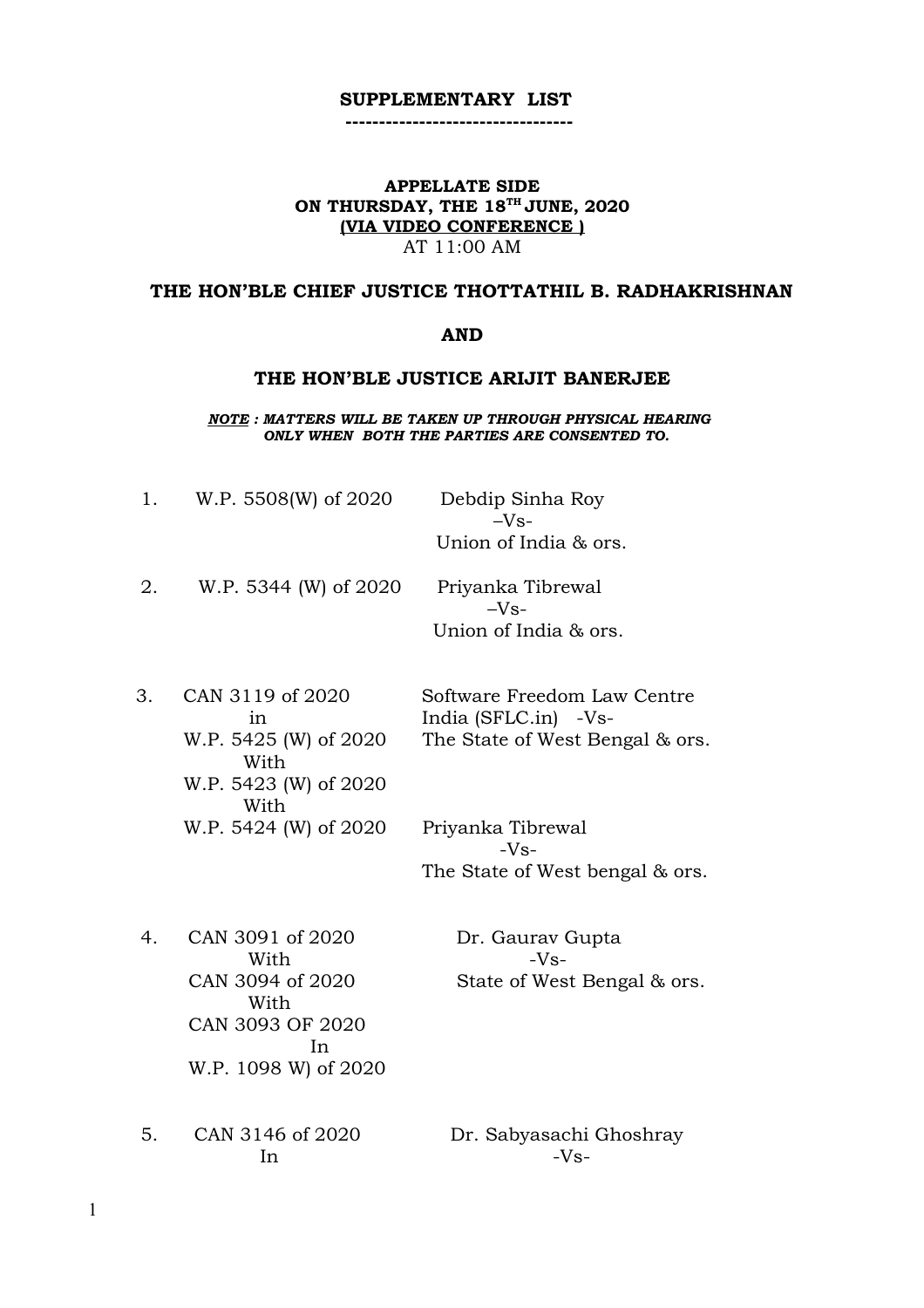W.P. 5439 (W) of 2020 State of West Bengal & ors.

6. CAN 3150 of 2020 Centre for Indian Trade Unions In  $(CITU)$  & anr. W.P. 5418 (W) of 2020 -Vs-

 7. W.P. 5379 (W) of 2020 Democratic Youth Federation with of India & ors. CAN 3064 of 2020 - Vs-

The State of West Bengal & ors.

The State of West Bengal & ors.

8. W.P. 5345(W) of 2020 Rohan Rai

 $-Vs$ -Union of India & Ors.

 9. W.P. 5358 (W) of 2020 Shareq Siddique With  $-**V**s-$ 

CAN 3022 of 2020 State of West Bengal &Ors.

10. W.P. 5377(W) of 2020 Ambooj Sharma

 $-Vs-$ State of West Bengal &Ors.

 11. W.P. 5416 (W) of 2020 Jaimin Rajani with  $-Vs-$ 

CAN 3116 of 2020 State of West Bengal &Ors.

 12. CAN 3054 of 2020 Arjun Singh In  $-Vs$ 

W.P. 5374 (W) of 2020 State of West Bengal & ors.

 13. CAN No.3053 of 2020 Nabendu Kumar Bandopadhyay in  $-Vs$ W.P. No.5376 (w) of 2020 Govt. of West Bengal & Anr.

14. W.P. 5417(W) of 2020 Siddhartha Das

 $-Vs-$ The State of West Bengal & Ors.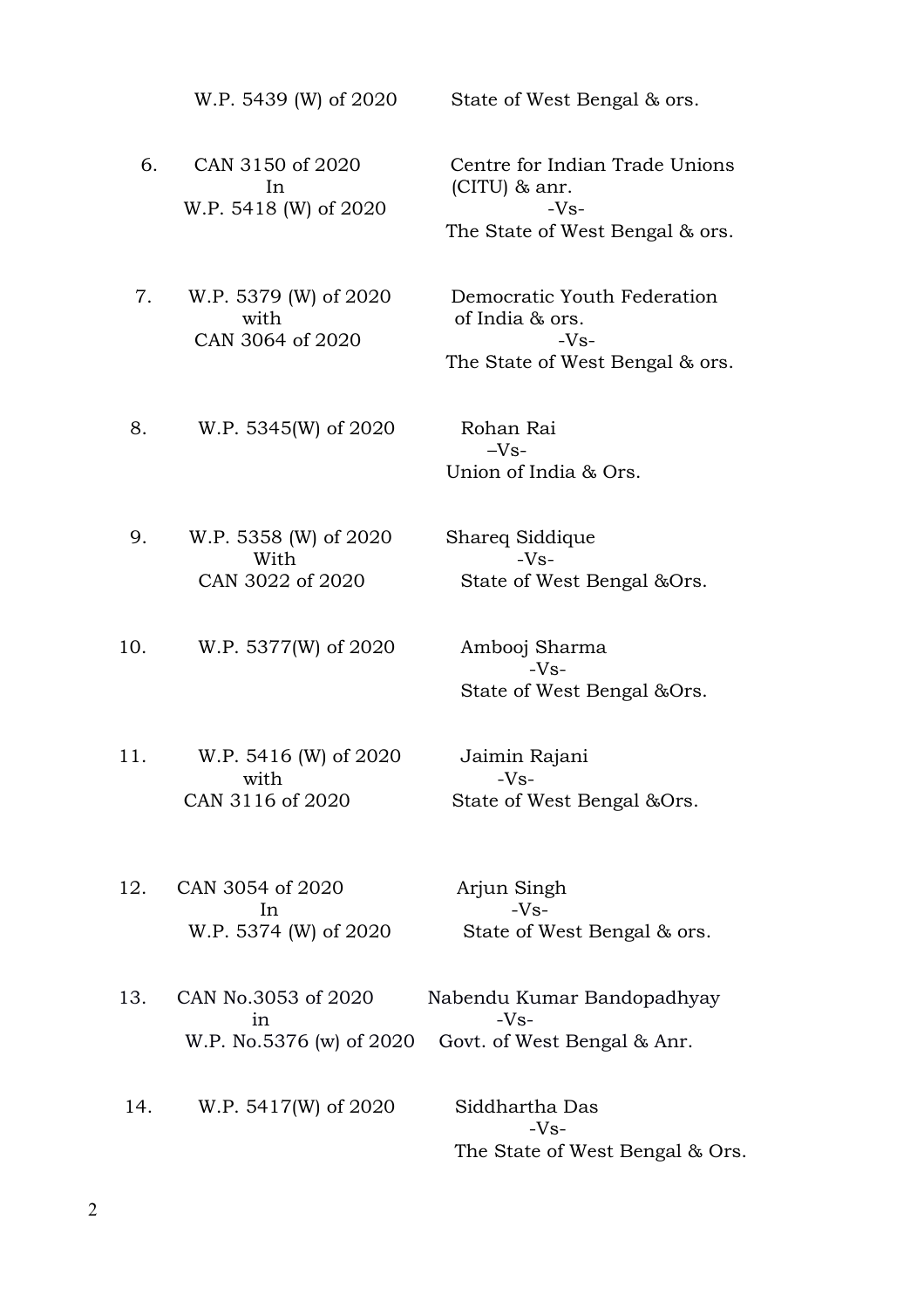| 15. | WP 5400(W) of 2020               | Raja Satyajit Banerjee<br>$-Vs-$                                                                             |
|-----|----------------------------------|--------------------------------------------------------------------------------------------------------------|
|     |                                  | The State of West Bengal & Ors                                                                               |
| 16. | W.P. 5438 (W) of 2020            | TUCI, West Bengal State Secretary,<br>represented by its Secretary,<br>Sharmistha Choudhury & anr.<br>$-Vs-$ |
|     |                                  | State of West Bengal & Ors                                                                                   |
| 17. | W.P. No.5443 (W) of 2020<br>with | Ataur Rahaman<br>$-Vs-$                                                                                      |
|     | CAN 3151 of 2020                 | State of West Bengal & ors.                                                                                  |
| 18. | W.P. 5398 (W) of 2020            | Subhadip Pramanik                                                                                            |
|     | With                             | $-Vs-$                                                                                                       |
|     | CAN 3090 of 2020                 | The State of West Bengal & ors.                                                                              |
| 19. | W.P. 5481 (W) of 2020            | Subir Kumar Ghosh<br>$-Vs-$                                                                                  |
|     |                                  | State of West Bengal & ors.                                                                                  |
| 20. | W.P. 5484 (W) of 2020            | Anindya Sundar Das                                                                                           |
|     |                                  | $-Vs-$<br>Union of India & ors.                                                                              |
| 21. | W.P. 5483 (W) of 2020            | Biplab Kumar Chowdhury                                                                                       |
|     | With<br>CAN 3187 of 2020         | $-Vs-$<br>Union of India & ors                                                                               |
| 22. | W.P. 5482 (W) of 2020            | Subir Kumar Ghosh                                                                                            |
|     | With<br>CAN 3185 of 2020         | $-Vs-$<br>State of West Bengal & ors.                                                                        |
| 23. | CAN 3081 of 2020                 | Sourav Shikdar                                                                                               |
|     | in                               | $-Vs-$                                                                                                       |
|     | W.P. 5396 (W) of 2020            | The State of West Bengal & ors.                                                                              |
| 24. | CAN 3149 of 2020<br>in           | In $Re: COVID-19$ – Relief and<br>services at the Andaman &                                                  |
|     | W.P. 5324(W) of 2020             | Nicoar Islands.                                                                                              |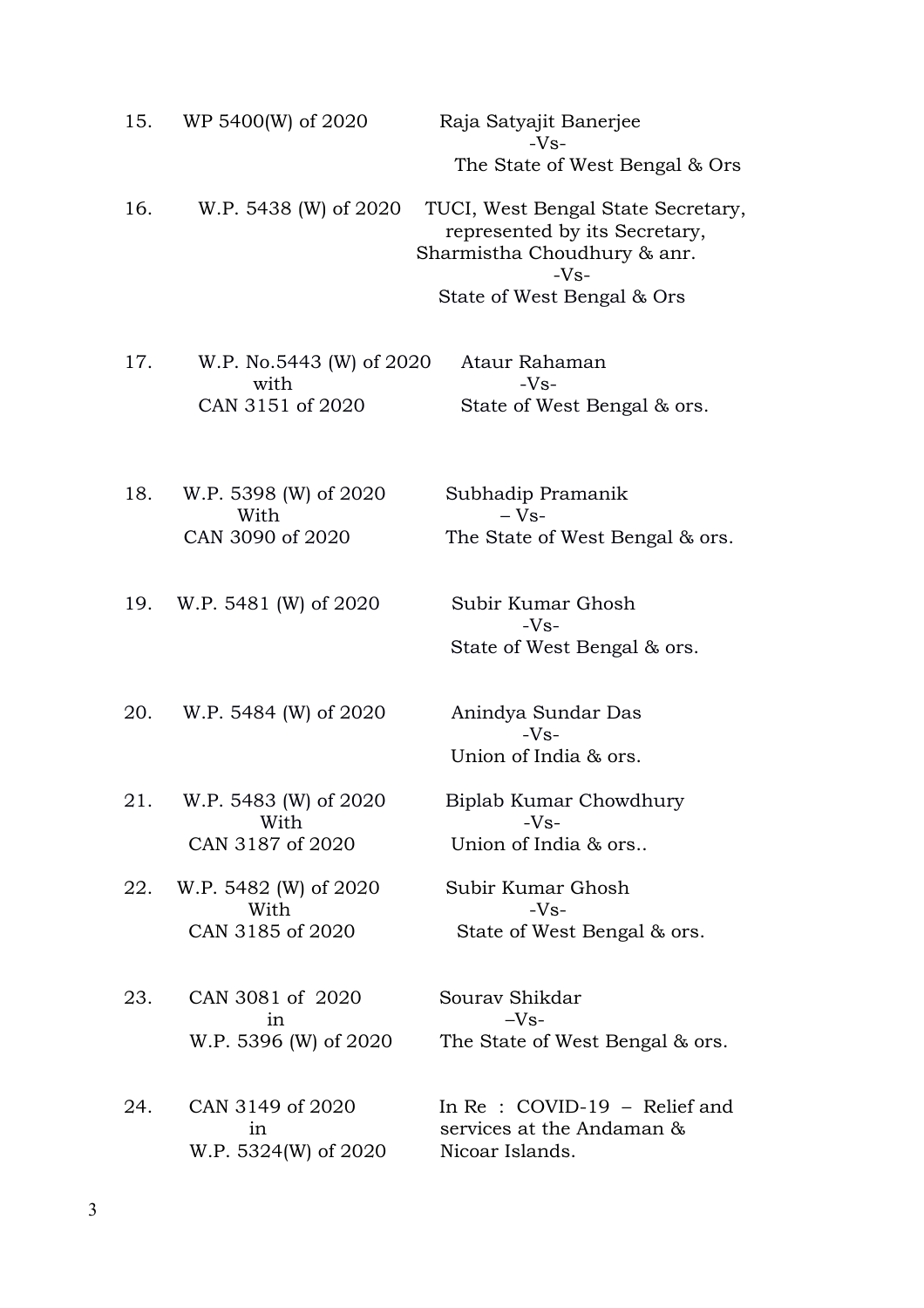## **SUPPLEMENTARY LIST**

# **APPELLATE SIDE ON THURSDAY, THE 18TH JUNE, 2020 COURT ROOM NO.11 (VIA VIDEO CONFERENCE)**

# AT 11:00 AM

## **THE HON'BLE JUSTICE SAMAPTI CHATTERJEE**

#### **AND**

# **THE HON'BLE JUSTICE HIRANMAY BHATTACHARYYA**

#### *NOTE : MATTERS WILL BE TAKEN UP THROUGH PHYSICAL HEARING ONLY WHEN BOTH THE PARTIES ARE CONSENTED TO.*

 MANDAMUS APPEAL ---------------

| 1. |                                             | MAT 446/2020 PROF DHANANJOY DUTTA VS<br>BCKV & ORS                                   | RANAJIT CHATTERJEE |
|----|---------------------------------------------|--------------------------------------------------------------------------------------|--------------------|
|    | APPLICATION                                 |                                                                                      |                    |
| 2. | CAN 3217/2020 SANJAY KUMAR<br>CAN 3218/2020 |                                                                                      |                    |
| 3. | CAN 3222/2020                               | MAT 448/2020 ORISSA METALIKS PVT. LTD. Vs<br>CAN 3221/2020    UNION OF INDIA & ORS.  | MEGHAJIT MUKHERJEE |
| 4. | CAN 3228/2020<br>CAN 3229/2020              | MAT 449/2020 DR SANTANU TATHAGATA PAL VS<br>CAN 3227/2020 STATE OF WEST BENGAL & ORS | BISWARUP NANDY     |
| 5. | CAN 3232/2020                               | MAT 450/2020 RASHMI METALLIKS LTD Vs<br>CAN 3230/2020 UNION OF INDIA & ORS           | PARITOSH SINHA     |
| 6. | CAN 3259/2020                               | MAT 451/2020 IIM CALCUTTA & ORS Vs<br>CAN 3254/2020 ANIRUDDH KUMAR SAXENA & ORS      | VICTOR CHATTERJEE  |
| 7. | MAT 2002/2019 RCC                           | INSTITUTE OF TECHNOLOGY & ORS Vs                                                     | BIPLAB RANJAN BOSE |
|    | CAN 3216/2020 GOUTAM PAL                    | & ORS                                                                                |                    |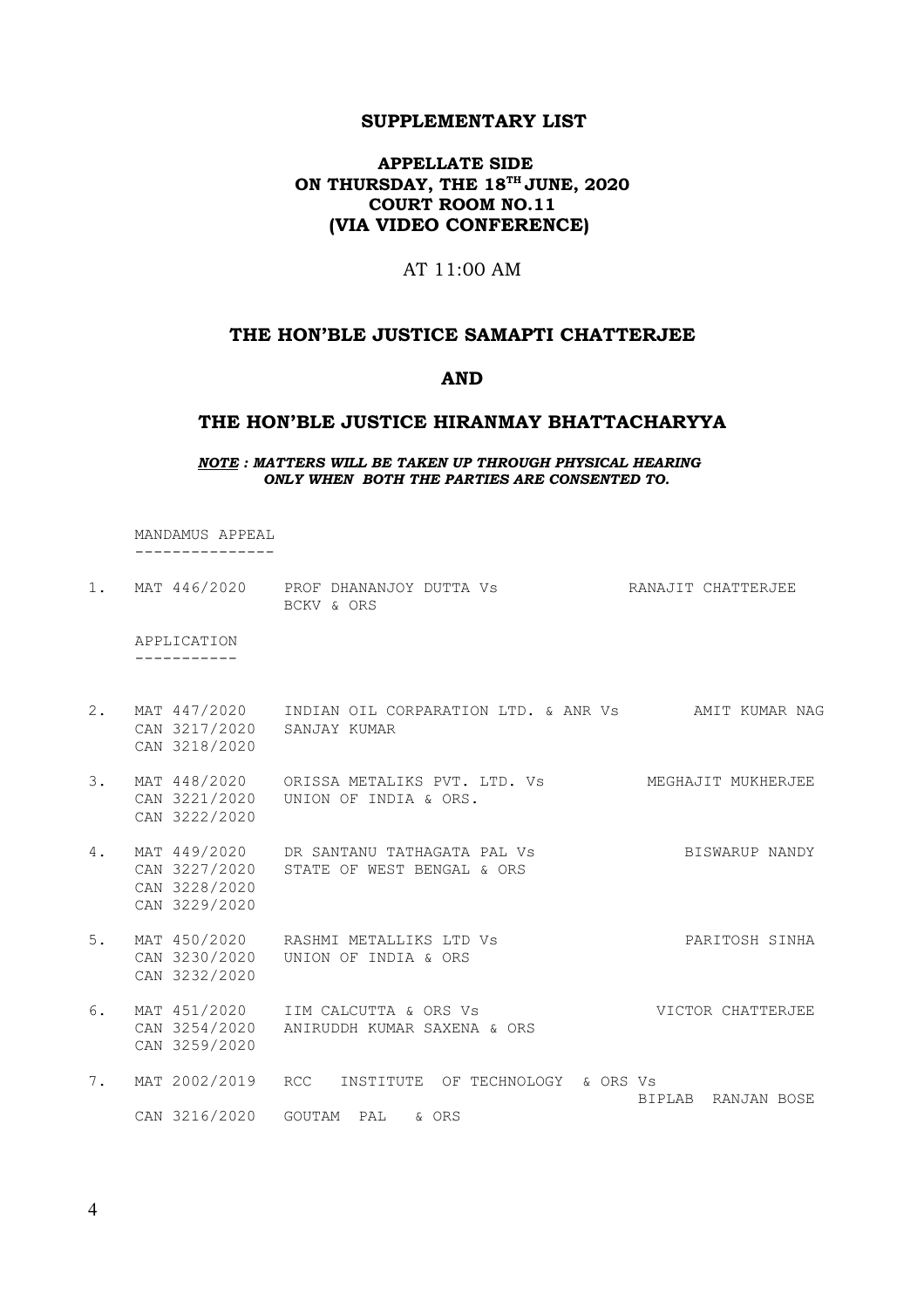TRIBUNAL APPLICATION --------------------

- 8. WP.CT 34/2020 MRITYUNJOY GOUDA Vs **DEBAJIT SAMANTA** CAN 3244/2020 UNION OF INDIA & ORS
- 9. WP.ST 53/2020 KAMAL KANT JHA Vs **AMAL KR ROY**  CAN 3219/2020 STATE OF WEST BENGAL & ORS CAN 3220/2020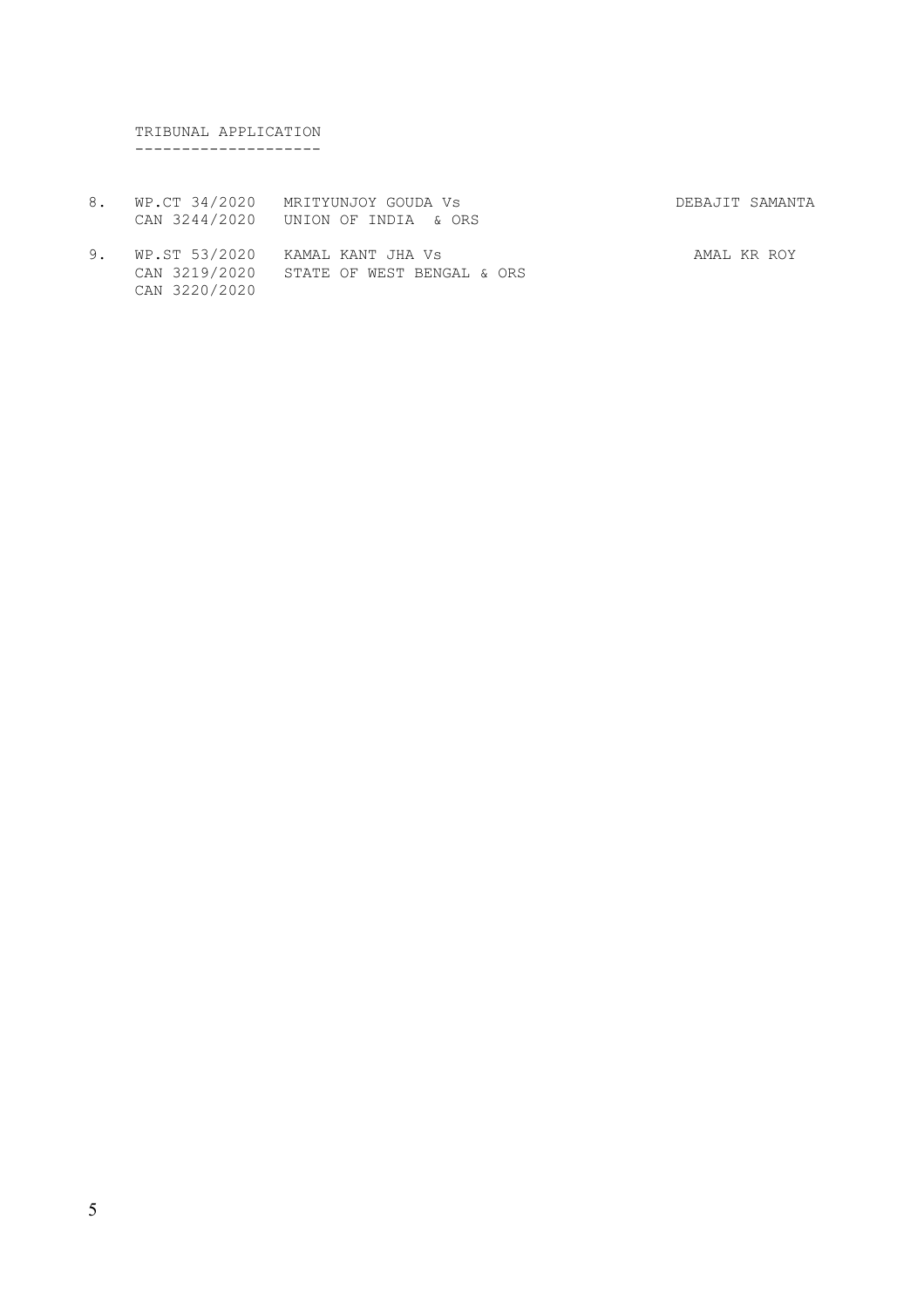# **APPELLATE SIDE ON FRIDAY, THE 19TH JUNE, 2020 (VIA VIDEO CONFERENCE)**

### AT 1:45 PM

### **THE HON'BLE JUSTICE ARIJIT BANERJEE**

 TO BE MENTIONED ---------------

1. WP 29243W/2015 MAINUL HOQUE & ORS Vs TARASANKAR SAMANTA STATE OF WEST BENGAL & ORS

## **ORIGINAL SIDE ON FRIDAY, THE 19TH JUNE, 2020 (VIA VIDEO CONFERENCE)**

## AT 1:45 PM

### **THE HON'BLE JUSTICE ARIJIT BANERJEE**

#### **TO BE MENTIONED**

---------------

1. GA 1745/2013 IN THE GOODS OF PRAVIN KR. KOTHARI(DEC) -AND-ASHOK KOTHARI Vs M/S. C. K. JAIN AND CO. DIPTI BAVISHI

WITH

 TS 5/2007 PLA 116/2004